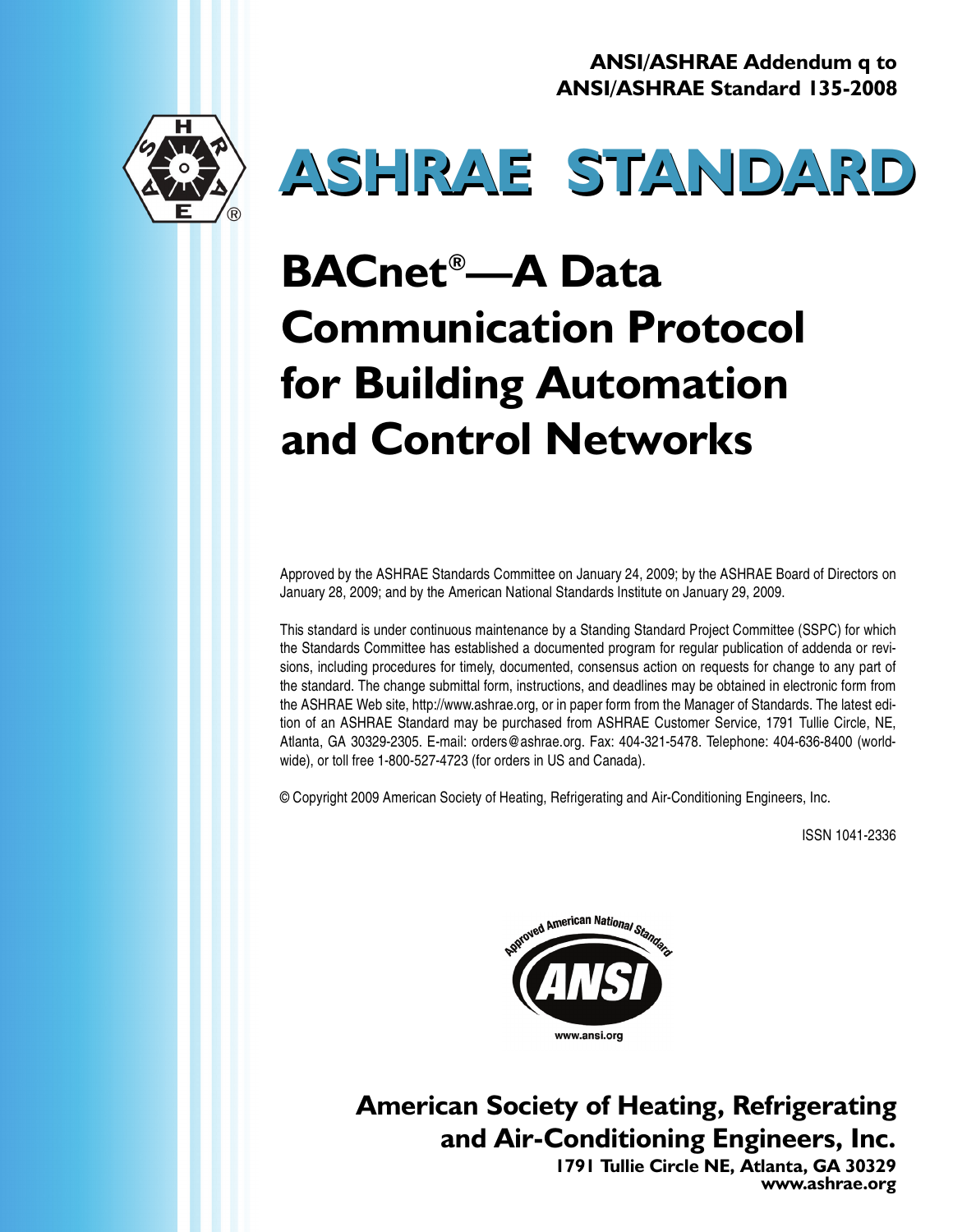#### **ASHRAE Standing Standard Project Committee 135 Cognizant TC: TC 1.4, Control Theory and Application SPLS Liaison: Douglas T. Reindl**

William O. Swan, III, *Chair\** John J. Lynch David Robin, *Vice-Chair* Stephen Karg\* **Chair Stephen Karg\*** Stephen Karg\* Stephen Karg\* Stephen Karg\* Stephen Karg\* Stephen Karg\* Stephen Karg\* Stephen Karg\* Stephen Karg\* Stephen Karg\* Stephen Karg\* Stephen Karg\* Stephe Carl Neilson, *Secretary\** Simon Lemaire Donald P. Alexander\* J. Damian Ljungquist\* Barry B. Bridges\* James G. Luth\* Coleman L. Brumley, Jr.\* Carl J. Ruther\* Carl J. Ruther\* Carl J. Ruther\* Carl J. Ruther\* Carl J. Ruther\* Ernest C. Bryant\* David G. Shike\* James F. Butler Ted Sunderland Sharon E. Dinges\* David B. Thompson\* David B. Thompson\* David B. Thompson\* David B. Thompson\* Craig P. Gemmill Stephen J. Treado David G. Holmberg\* J. Michael Whitcomb Bernhard Isler David F. White Structure of the United Structure of the United Structure of the David F. White Robert L. Johnson\*

Jay A. Kohler Carol E. Marriott Merle F. McBride Frank Myers H. Michael Newman

#### \**Denotes members of voting status when the document was approved for publication*

#### **ASHRAE STANDARDS COMMITTEE 2008–2009**

Hugh F. Crowther, *Chair* Steven T. Bushby, *Vice-Chair* Robert G. Baker Michael F. Beda Donald L. Brandt Paul W. Cabot Kenneth W. Cooper Samuel D. Cummings, Jr K. William Dean Martin Dierycxk Robert G. Doerr Allan B. Fraser Nadar R. Jayaraman Byron W. Jones

#### Janice C. Peterson Douglas T. Reindl Lawrence J. Schoen Boggarm S. Setty Bodh R. Subherwal William F. Walter Michael W. Woodford David E. Knebel, *BOD ExO* Andrew K. Persily, *CO*

#### Stephanie Reiniche, *Manager of Standards*

#### **SPECIAL NOTE**

This American National Standard (ANS) is a national voluntary consensus standard developed under the auspices of the American Society of Heating, Refrigerating and Air-Conditioning Engineers (ASHRAE). *Consensus* is defined by the American National Standards Institute (ANSI), of which ASHRAE is a member and which has approved this standard as an ANS, as "substantial agreement reached by directly and materially affected interest categories. This signifies the concurrence of more than a simple majority, but not necessarily unanimity. Consensus requires that all views and objections be considered, and that an effort be made toward their resolution." Compliance with this standard is voluntary until and unless a legal jurisdiction makes compliance mandatory through legislation.

ASHRAE obtains consensus through participation of its national and international members, associated societies, and public review.

ASHRAE Standards are prepared by a Project Committee appointed specifically for the purpose of writing the Standard. The Project Committee Chair and Vice-Chair must be members of ASHRAE; while other committee members may or may not be ASHRAE members, all must be technically qualified in the subject area of the Standard. Every effort is made to balance the concerned interests on all Project Committees.

The Assistant Director of Technology for Standards and Special Projects of ASHRAE should be contacted for:

- a. interpretation of the contents of this Standard,
- b. participation in the next review of the Standard,
- c. offering constructive criticism for improving the Standard, or
- d. permission to reprint portions of the Standard.

#### **DISCLAIMER**

ASHRAE uses its best efforts to promulgate Standards and Guidelines for the benefit of the public in light of available information and accepted industry practices. However, ASHRAE does not guarantee, certify, or assure the safety or performance of any products, components, or systems tested, installed, or operated in accordance with ASHRAE's Standards or Guidelines or that any tests conducted under its Standards or Guidelines will be nonhazardous or free from risk.

#### **ASHRAE INDUSTRIAL ADVERTISING POLICY ON STANDARDS**

ASHRAE Standards and Guidelines are established to assist industry and the public by offering a uniform method of testing for rating purposes, by suggesting safe practices in designing and installing equipment, by providing proper definitions of this equipment, and by providing other information that may serve to guide the industry. The creation of ASHRAE Standards and Guidelines is determined by the need for them, and conformance to them is completely voluntary.

In referring to this Standard or Guideline and in marking of equipment and in advertising, no claim shall be made, either stated or implied, that the product has been approved by ASHRAE.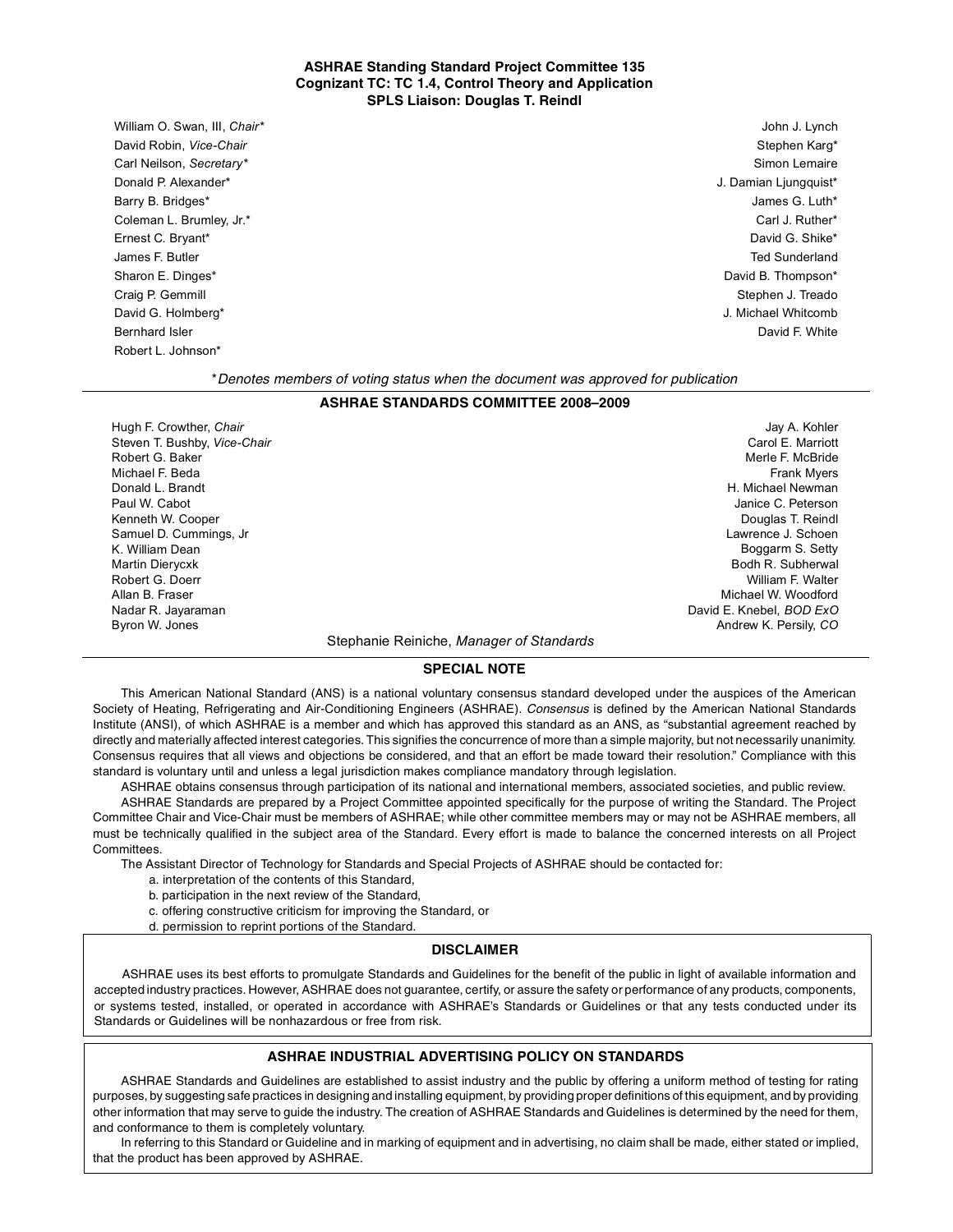**[This foreword and the "rationales" on the following pages are not part of this standard. They are merely informative and do not contain requirements necessary for conformance to the standard.]**

#### **FOREWORD**

This addendum describes changes to the current standard. These modifications are the result of change proposals made pursuant to the ASHRAE continuous maintenance procedures and of deliberations within Standing Standard Project Committee 135. The changes are summarized below.

#### **135-2008***q***-1. Allow unicast I-Ams, p. 1.**

#### **135-2008***q***-2. Define virtual addressing for data links with MAC addresses longer than 6 octets, p. 2. 135-2008***q***-3. Define the use of ZigBee as a BACnet data link layer, p. 3.**

In the following document, language to be added to existing clauses of ANSI/ASHRAE 135-2008 and Addenda is indicated through the use of *italics*, while deletions are indicated by strikethrough. Where entirely new subclauses are to be added, plain type is used throughout.

SSPC 135 wishes to recognize the efforts of the following people in developing this addendum: Coleman Brumley, Ted Humpal, René Kälin, Jerry Martocci, Bob Old, Bob Thomas, and Cam Williams.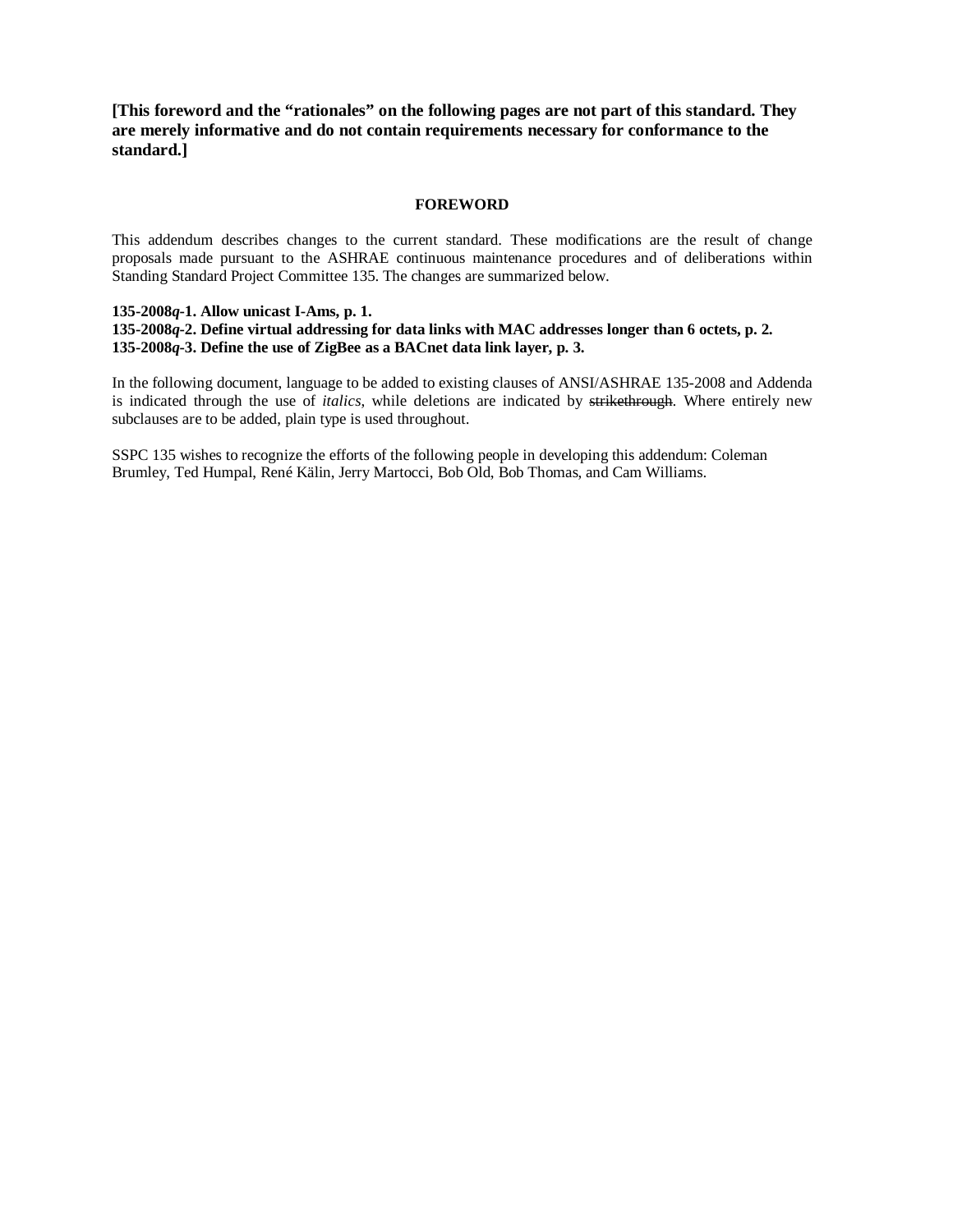#### **135-2008***q***-1. Allow unicast I-Ams.**

## Rationale

The BACnet standard currently requires that the I-Am message be broadcast in order to minimize multiple Who-Is broadcasts to locate a particular device. There are assumptions regarding time and bandwidth savings that may be true for wired media, but the costs of sending broadcasts on a high latency mesh network are considerably higher.

#### **Addendum 135-2008***q***-1**

#### [Change **Clause 16.10.4**, p. 377]

The sending BACnet-user shall broadcast *or unicast* the I-Am unconfirmed request. This *If the I-Am is broadcast, this* broadcast may be on the local network only, a remote network only, or globally on all networks at the discretion of the application*.* If the I-Am is being broadcast *sent* in response to a previously received Who-Is, then the I-Am shall be broadcast*sent* in such a manner that the BACnet-user that broadcast *sent* the Who-Is will receive the resulting I-Am. Since the request is unconfirmed, no further action is required. A BACnet-user may issue an I-Am service request at any time.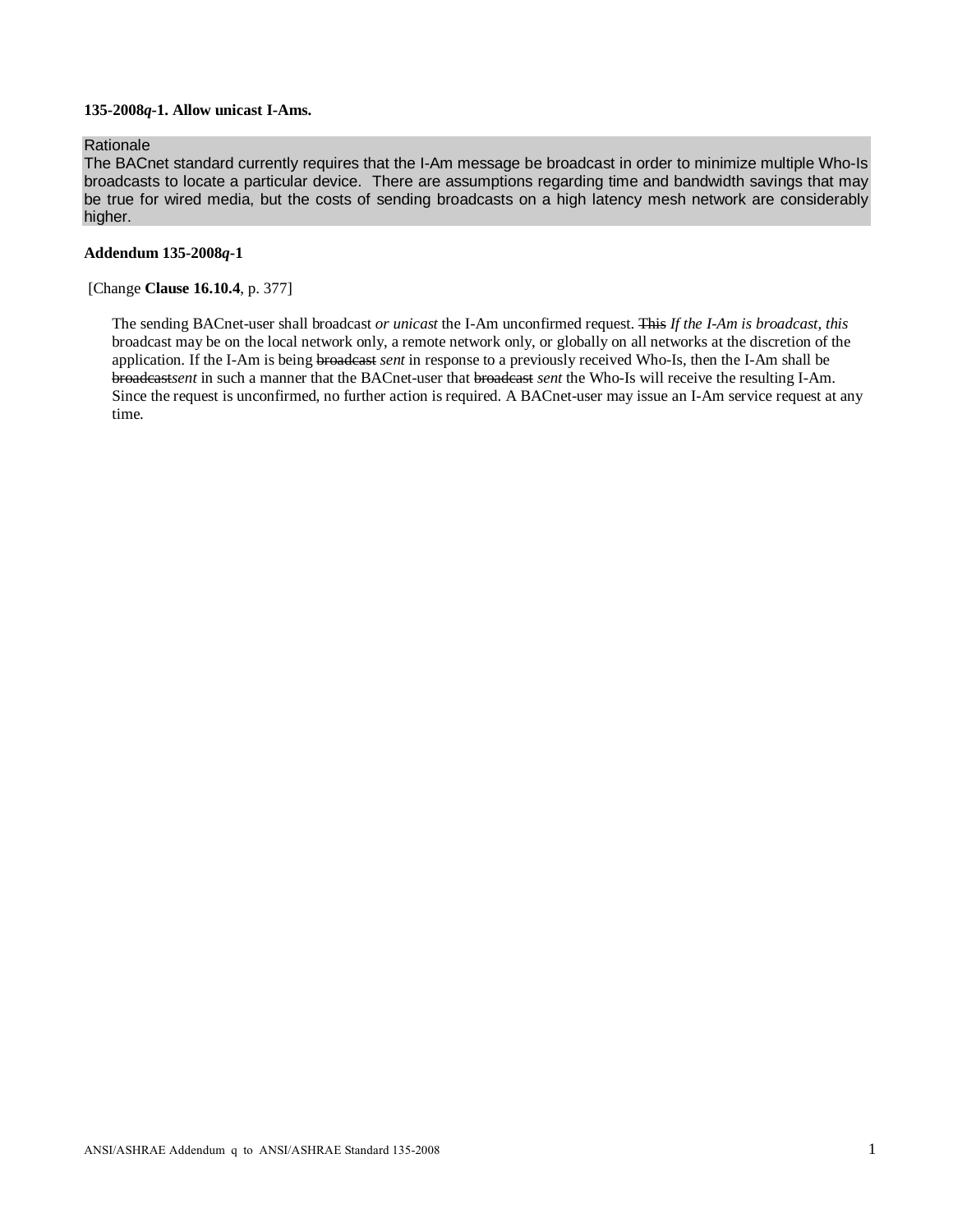## **135-2008***q***-2. Define virtual addressing for data links with MAC addresses longer than 6 octets.**

Rationale

BACnet data link addresses currently do not exceed 7 octets (for LonTalk) and many implementations do not reserve storage greater than 6 octets for cached MAC addresses. A new method compatible with existing devices is provided for handling new data link layers with lengths greater than 6 octets, such as ZigBee and IPv6.

#### **Addendum 135-2008***q***-2**

[Add new Clause **H.X** to Normative Annex H, p. 599]

## **H.X Virtual MAC Addressing**

## H.X.1 General

With the exception of LonTalk, a data link layer with a MAC address size greater than 6 octets shall expose a BACnet Virtual MAC (VMAC) address of 6 octets or fewer to the BACnet network layer.

The VMAC address shall function analogously as the MAC address of the technologies of Clauses 7, 8, 9, and 11.

A VMAC table shall exist within the data link layer on all BACnet nodes on a BACnet network that employs VMAC addresses. A VMAC table shall be used to map native MAC addresses of the data link layer to VMAC addresses. The VMAC table contains VMAC entries corresponding to nodes in the BACnet network.

The data link layer uses native MAC addresses when communicating over its data link. The data link translates from VMAC addresses to native MAC addresses when BACnet messages are sent out. The data link translates from native MAC addresses to VMAC addresses when BACnet messages are received. If the address translation fails, the NPDU shall be dropped.

The methods used to maintain a VMAC table are dependent on the specific data link that is using a VMAC table.

## H.X.2 Using Device Instance as a VMAC Address

When a particular data link layer specifies that each node's BACnet device instance is to be used as the VMAC address for the node, then the device instance as a VMAC address shall be transmitted as 3 octets, with the high order octet first, and formatted as follows:

| Bit Number: | 6 —       | $5 \t 4 \t 3$                   |           |  |  |
|-------------|-----------|---------------------------------|-----------|--|--|
|             |           | --- --- --- --- --- ---         |           |  |  |
|             | $0 0 0 1$ | High 6 Bits                     |           |  |  |
|             |           | '--- --- --- --- --- --- --- -  |           |  |  |
|             |           | Middle Octet                    |           |  |  |
|             |           | -- --- --- --- --- --- --- -    |           |  |  |
|             |           |                                 | Low Octet |  |  |
|             |           | --- --- --- --- --- --- --- --- |           |  |  |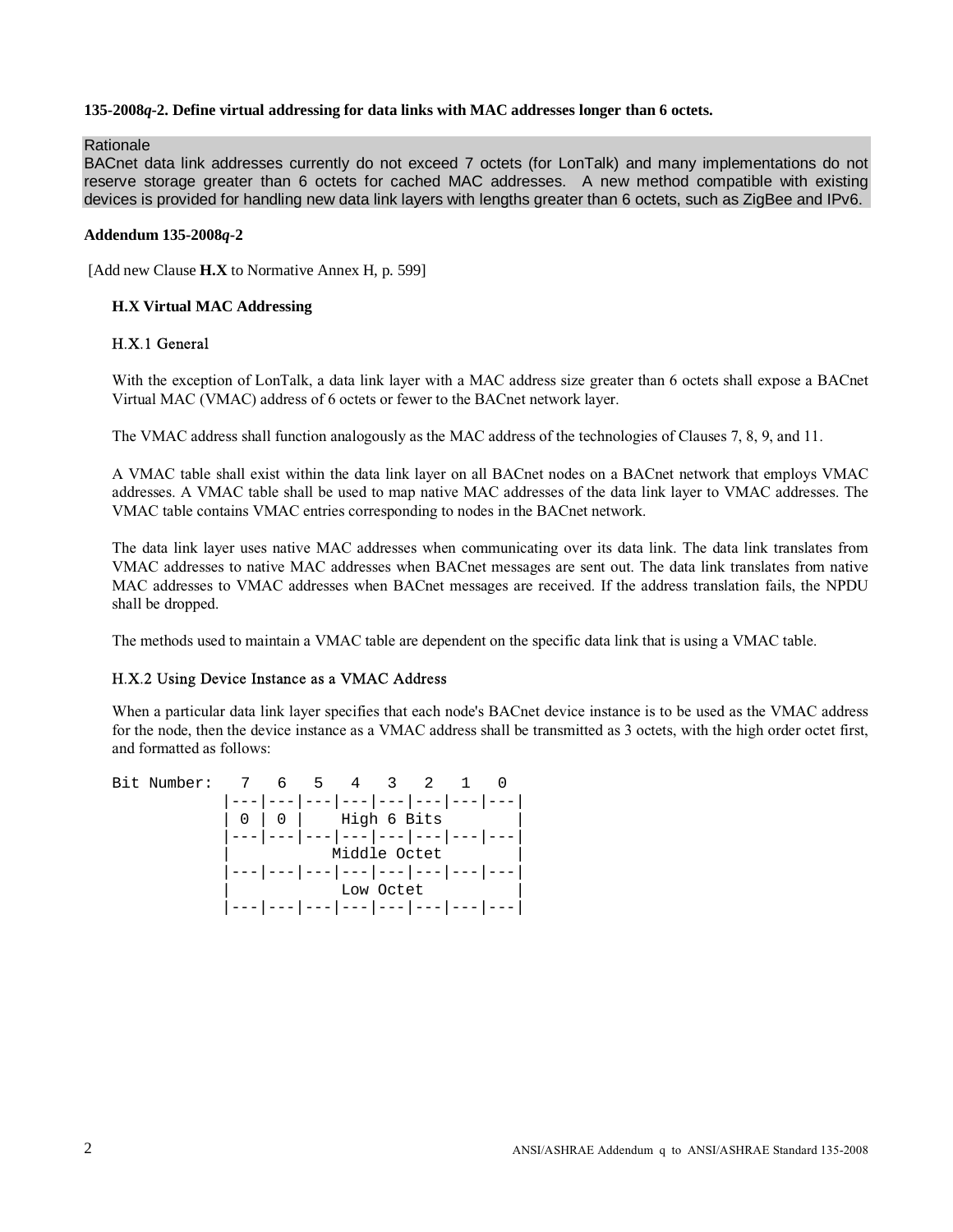## **135-2008***q***-3. Define the use of ZigBee as a BACnet data link layer.**

#### Rationale

There is a desire to have a wireless data link layer in BACnet. ZigBee has been adopted as a solution.

#### **Addendum 135-2008***q***-3**

[Change **Table 6-1**, p.47]

|  |  |  | Table 6-1. Maximum NPDU Lengths When Routing Through Different BACnet Data Link Layers |
|--|--|--|----------------------------------------------------------------------------------------|
|  |  |  |                                                                                        |

| <b>Data Link Technology</b>          | <b>Maximum NPDU Length</b> |
|--------------------------------------|----------------------------|
| $\cdots$                             | $\cdots$                   |
| $\Box$ ZigBee, as defined in Annex X | 501 octets                 |

#### [Change **Table 6-2**, p.51]

#### **Table 6-2.** BACnet DADR and SADR encoding rules based upon data link layer technology

| <b>BACnet Data Link Laver</b> | <b>DLEN</b> | <b>SLEN</b> | <b>Encoding Rules</b>                                                                       |
|-------------------------------|-------------|-------------|---------------------------------------------------------------------------------------------|
| .                             | $\cdots$    | $\cdots$    | $\cdots$                                                                                    |
| ZigBee, as defined in Annex X |             |             | A VMAC Address encoded as a device instance as<br>shown in Annex H.X Virtual MAC Addressing |

[Change **Clause 25**, p.491.]

[Note: lines beginning with "ZigBee" are to be added as shown.]

#### **25 REFERENCES**

…

…

Konnex Association, *Konnex Handbook Volume 7: Applications Descriptions.*

ZigBee Alliance, *ZigBee® Specification* (053547r17) ZigBee Alliance, *Commercial Building Automation Profile Specification* (053516r10)

## **Sources for Reference Material**

LonMark International, 550 Meridian Avenue, San Jose, CA 95126.

ZigBee Alliance, Inc., 2400 Camino Ramon, Suite 375, San Ramon, CA 94583.

[Add new **Annex X**.]

[Note: references to **Annex H.X** refer to the annex described in Addendum 135-2008*q*-2.]

## **X BACnet OVER ZigBee AS A DATA LINK LAYER (NORMATIVE)**

## **X.1 General**

This normative annex specifies the use of BACnet messaging with the services described in the *ZigBee® Specification*  and the *ZigBee Commercial Building Automation Profile Specification.* These ZigBee documents, as amended and extended by the ZigBee Alliance, are deemed to be included in this standard by reference.

## **X.2 ZigBee Overview**

A ZigBee network is a set of wireless nodes that cooperate by forming a mesh network over which messages hop, from node to node, to reach a destination.

ZigBee uses an IEEE 64-bit address, called an EUI64, to identify a ZigBee node on the network.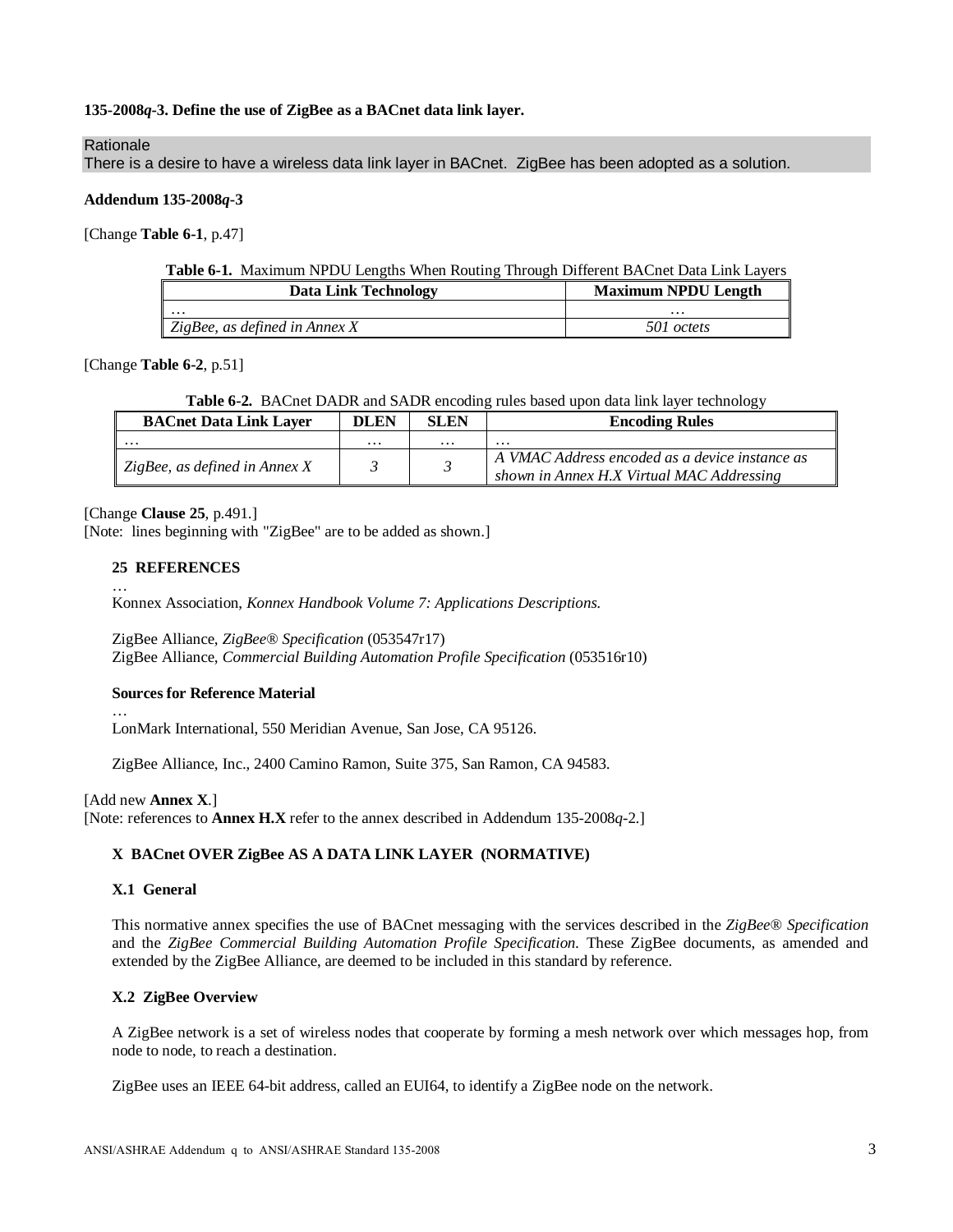A ZigBee cluster may be described as a particular service, and a ZigBee endpoint as a port. A ZigBee application profile is an interoperable domain, such as the Commercial Building Automation Profile. ZigBee applications advertise and support clusters on endpoints.

ZigBee devices have up to 240 endpoints. Applications may use endpoints numbered 1-240, but there is no correlation between application and endpoint number. Endpoint 0 is reserved for use by the ZigBee Device Object (ZDO) for discovery services.

Each endpoint provides one Simple Descriptor that describes the application profile and services supported by that endpoint. Services are identified by a list of input and output clusters.

Clusters have mandatory and optional attributes (analogous to BACnet properties) and commands. Commands may also be vendor defined and include a two-octet Manufacturer Code field (analogous to the BACnet vendor identifier).

ZigBee network broadcasts are discouraged for normal operation because a broadcast message must be propagated to all nodes in the network. All nodes must repeat the message, and each node must wait until there is a clear channel to transmit. The interval from the initial transmission to when the final node forwards the message can be a significant amount of time and reduce much of the network bandwidth during this interval.

ZigBee network multicasting can be configured to stop propagating a multicast beyond the proximity of a target group of nodes.

ZigBee supports groups and multicast addressing to a group. Membership in a group is indicated by a GroupID entry in the ZigBee stack's group table. Each entry maps a 16-bit GroupID to a set of endpoints. GroupID endpoint mapping is specific to each node. When a group addressed message reaches a node and the node is a member of the group, the message is sent to each of the mapped endpoints.

ZigBee supports the creation of bindings that map a cluster to one or more targets. A sender of a ZigBee message may specify a cluster instead of an address as a destination and let one or more ZigBee bindings resolve the cluster to a set of targets. A binding may be a multicast binding that maps to a GroupID, which targets a group of nodes.

There are many reasons for the existence of more than one BACnet/ZigBee network on a single ZigBee network. A few such reasons are described below.

A single large ZigBee network may have groups of BACnet/ZigBee nodes that are each geographically clumped together such that inter-clump communication is more efficient through wired routers than across the wireless network. Making each clump a separate BACnet/ZigBee network would be a more optimal solution.

If there is an increase in the number of BACnet nodes and/or traffic on BACnet/ZigBee network so that the BACnet traffic load through the BACnet/ZigBee router is undesirable, one option is to split the one BACnet/ZigBee network into separate BACnet/ZigBee networks, each on its own ZigBee network. However, depending on the wireless environment, each new ZigBee network may not have the wireless mesh density to produce the required redundant routes between ZigBee nodes. A single ZigBee network, with many BACnet/ZigBee networks, does not decrease the wireless mesh density, but it does share the BACnet traffic load between the BACnet/ZigBee routers.

The above example also covers the desire to reduce latency introduced by wireless hops between ZigBee nodes. A BACnet/ZigBee network might be spread out such that some BACnet/ZigBee nodes are too many wireless hops away from a BACnet/ZigBee router. If such BACnet/ZigBee nodes were moved to a new BACnet/ZigBee network, such that a BACnet/ZigBee router is closer (in wireless hops) to the BACnet/ZigBee nodes, wireless hop latency would be reduced.

## **X.3 Definitions**

A BACnet/ZigBee node or router is a BACnet node or router using ZigBee as a data link layer under its BACnet network layer.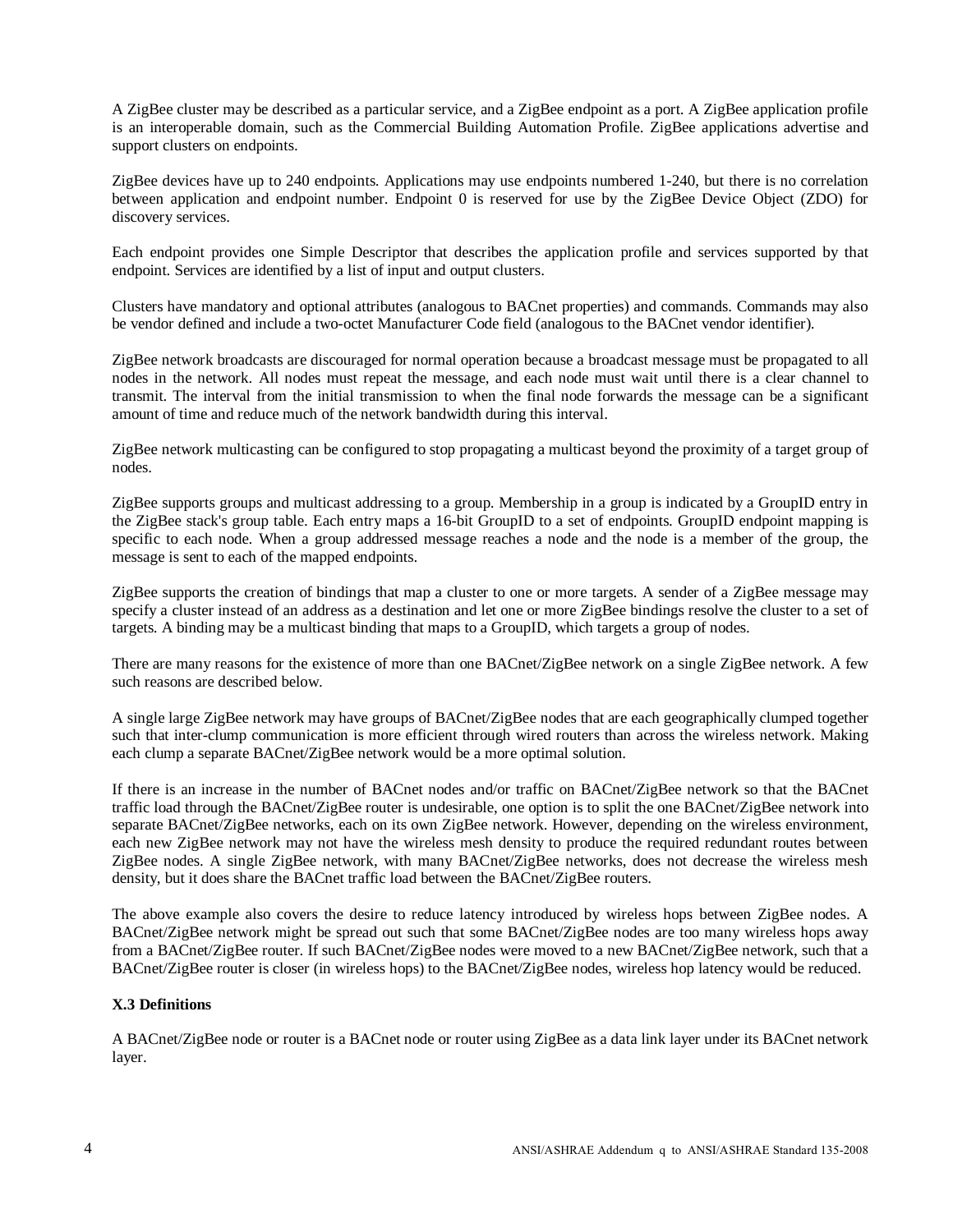A BACnet/ZigBee network is a group of BACnet/ZigBee nodes on the same ZigBee network that operate as a BACnet network.

NOTE: There may be more than one BACnet/ZigBee network on a ZigBee network.

#### **X.4 Unicast Addressing**

The ZigBee Generic Tunnel (GT) cluster is a cluster that contains common attributes for tunneling non-ZigBee protocols. The BACnet Protocol Tunnel (BP) cluster is a cluster that indicates that BACnet is being tunneled on the endpoint upon which these two clusters exist. The BACnet Protocol Tunnel and Generic Tunnel clusters, together on an endpoint, identify a node as a BACnet/ZigBee node and as having the capability of transferring BACnet NPDUs.

An endpoint that contains the BACnet Protocol Tunnel and Generic Tunnel cluster on its Simple Descriptor input and output cluster lists is called a BACnet endpoint. A BACnet endpoint is a BACnet/ZigBee node's access to a BACnet/ZigBee network.

BACnet unicast messages shall be sent to a BACnet endpoint. All received unicast messages shall have a BACnet endpoint as a source.

The Application Profile Identifier field of the BACnet endpoint's Simple Descriptor shall be the ZigBee Commercial Building Automation Profile identifier.

A non-routing node shall have one BACnet endpoint. A router shall have a BACnet endpoint for each of its BACnet/ZigBee network ports.

#### **X.5 Broadcast Addressing**

A BACnet local broadcast message shall be sent on a BACnet/ZigBee network using a ZigBee group address such that all (and only) the BACnet endpoints on the target BACnet/ZigBee network receive the message. All received groupaddressed messages shall have a BACnet endpoint as a source.

A BACnet/ZigBee node shall support groups and group addressing. A BACnet/ZigBee node shall support the ZigBee Cluster Library Groups clusters that can be used to modify a ZigBee node's group table, and therefore its ZigBee group membership.

ZigBee group membership and ZigBee binding is a local matter that may be accomplished through the ZigBee application interface or with standard ZigBee commands from an external source, such as a wireless configuration tool.

Multiple BACnet/ZigBee networks on a single ZigBee network shall each be mapped to a single unique ZigBee GroupID. A BACnet router between such BACnet/ZigBee networks would be a member of each group (see Figure X-2).

There are many reasons for the existence of more than one BACnet/ZigBee network on a single ZigBee network. A few such reasons are described below.

A single large ZigBee network may have groups of BACnet/ZigBee nodes that are each geographically clumped together such that inter-clump communication is more efficient through wired routers than across the wireless network. Making each clump a separate BACnet/ZigBee network would be a more optimal solution.

If there is an increase in the number of BACnet nodes and/or traffic on BACnet/ZigBee network so that the BACnet traffic load through the BACnet/ZigBee router is undesirable, one option is to split the one BACnet/ZigBee network into separate BACnet/ZigBee networks, each on its own ZigBee network. However, depending on the wireless environment, each new ZigBee network may not have the wireless mesh density to produce the required redundant routes between ZigBee nodes. A single ZigBee network having many BACnet/ZigBee networks does not decrease the wireless mesh density, but it does share the BACnet traffic load between the BACnet/ZigBee routers.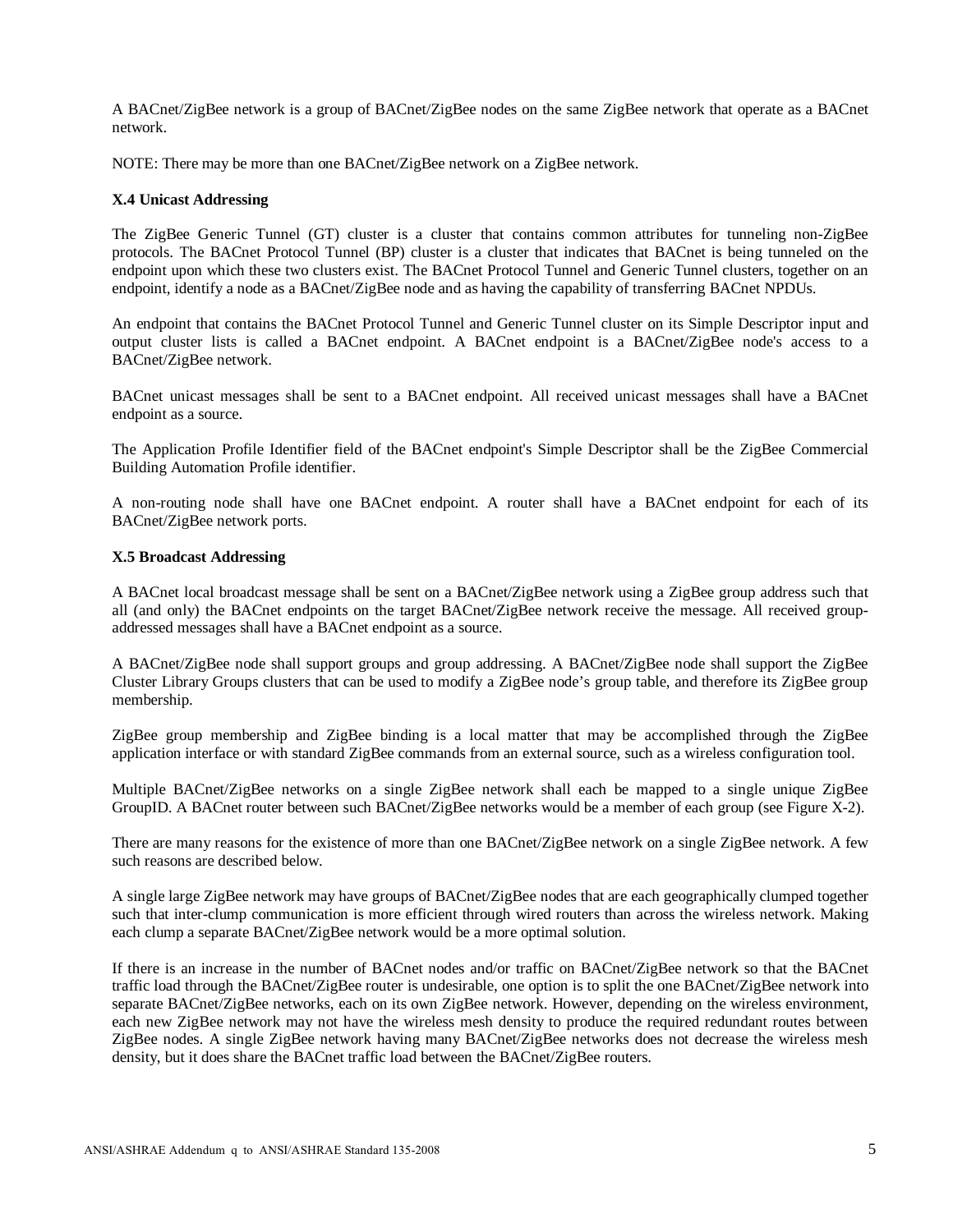The above example also demonstrates the rationale for reducing latency introduced by wireless hops between ZigBee nodes. A BACnet/ZigBee network might be spread out such that some BACnet/ZigBee nodes are too many wireless hops away from a BACnet/ZigBee router. If such BACnet/ZigBee nodes were moved to a new BACnet/ZigBee network, such that a BACnet/ZigBee router is closer (in wireless hops) to the BACnet/ZigBee nodes, wireless hop latency would be reduced.

## **X.6 BACnet/ZigBee Data Link Layer (BZLL)**

A BACnet/ZigBee Data Link Layer (BZLL) shall exist for each BACnet endpoint on a BACnet/ZigBee node. The BZLL provides the data link layer between the BACnet Network Layer (see Clause 6) and a single BACnet/ZigBee network.

Figure X-1 shows an example of a non-routing BACnet/ZigBee node that is using endpoint 6 as the BACnet endpoint. All nodes on the BACnet network to which this node belongs have membership in the ZigBee group specified by the ZigBee GroupID X'ABCD'. This allows a local BACnet broadcast to be sent as a ZigBee group multicast. GroupID X'ABCD' and endpoint 6 are used here only as an example. Any GroupID that is unique on the ZigBee network may be used. Any endpoint that is unique to the node may be used as a BACnet endpoint.

In Figure X-1, incoming group multicasts are passed through the Group Table and mapped to endpoint 6. When the BZLL wants to send a BACnet broadcast message, it shall send the message to the BACnet Protocol Tunnel cluster that corresponds to GroupID X'ABCD' in the ZigBee Binding Table.



**Figure X-1.** Diagram of BZLL and other layers and entities on a non-routing BACnet/ZigBee node.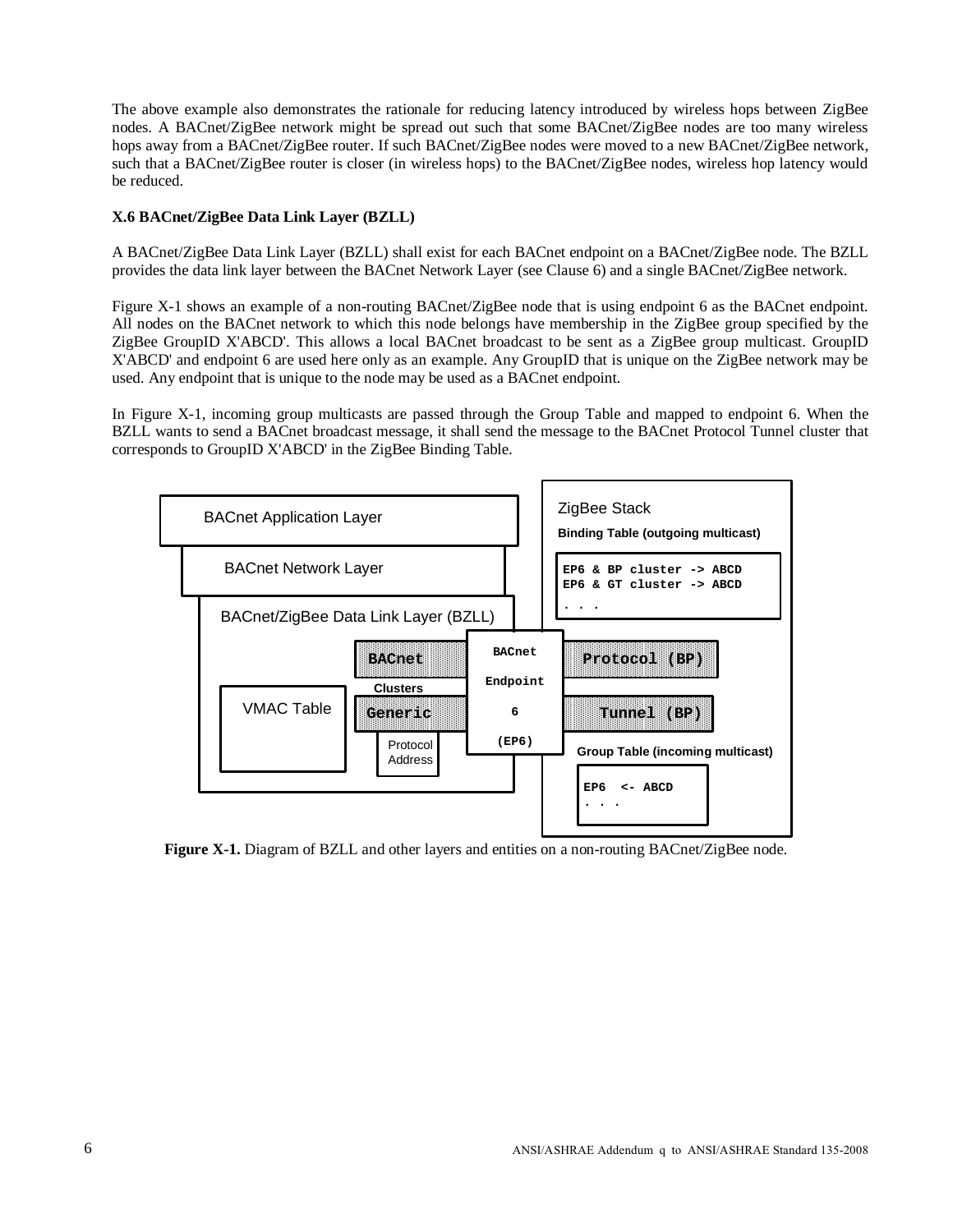

**Figure X-2.** Diagram of BZLL and other layers and entities on a BACnet/ZigBee router.

Figure X-2 shows entities on a BACnet/ZigBee router that routes to two BACnet/ZigBee networks. A BACnet router routing between two BACnet/ZigBee networks shall have a BZLL for each BACnet/ZigBee network. Each BZLL shall use a separate BACnet endpoint. The ZigBee Binding and Group tables each have entries corresponding to BZLL 1 and BZLL 2 to map the GroupIDs and corresponding BACnet endpoints together for send and receive.

## **X.6.1 BZLL VMAC Table Management**

A BACnet/ZigBee node shall conform to the Annex H.X Virtual MAC Addressing.

The BZLL shall use VMAC addresses. Each VMAC address shall be the device instance of the BACnet Device object on the node in which the BZLL resides. All BACnet/ZigBee nodes shall have a Device object.

A BZLL shall manage a VMAC table. The VMAC entry field MAC Address shall be a ZigBee EUI64 and BACnet endpoint.

The VMAC table shall be maintained by the BZLL by using the commands and responses of the ZigBee Generic Tunnel cluster on the BZLL's BACnet endpoint. These commands are specified in the *ZigBee Commercial Building Automation Profile Specification*.

The VMAC address of the BZLL, the Protocol Address attribute of the Generic Tunnel cluster on the corresponding BACnet endpoint, and the device instance of the BACnet Device object shall be the same value. When one of these is modified, then the others shall be changed to the same value. All of these may be stored in one memory location on the node.

The Protocol Address attribute is of the ZigBee data type Octet String, which is a sequence of octets with a maximum size of 255.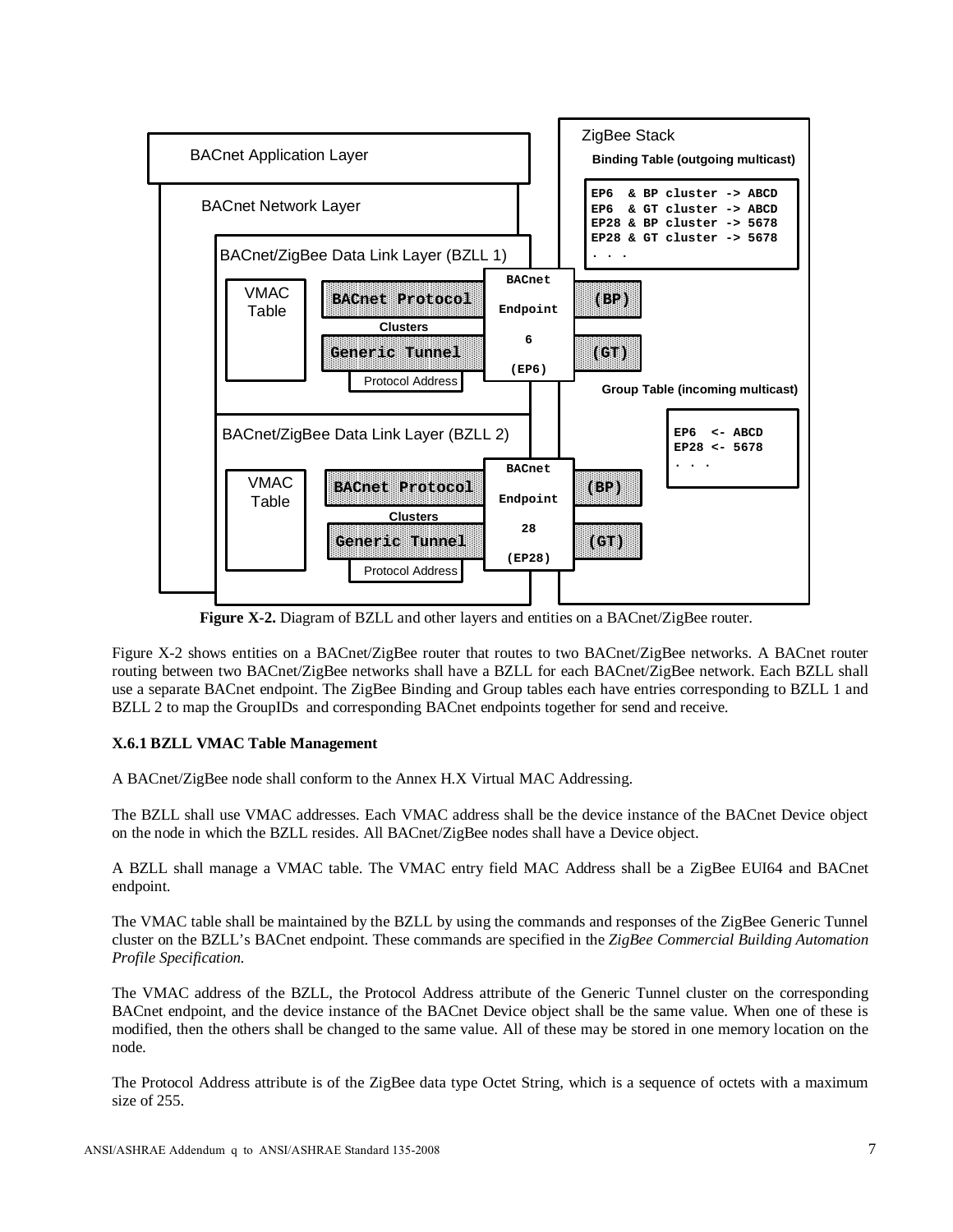The BZLL shall support all mandatory commands of the Generic Tunnel cluster and BACnet Protocol Tunnel cluster. Table X-1 lists the commands that shall be utilized to access, advertise, and modify the attribute Protocol Address.

| ZigBee Command                            | Description                                                                                                     |
|-------------------------------------------|-----------------------------------------------------------------------------------------------------------------|
| <b>Match Protocol Address</b>             | Sent to all network nodes to request a matching Protocol Address<br>attribute.                                  |
| <b>Match Protocol Address</b><br>Response | Response to the sender of a Match Protocol Address command if the<br>Protocol Address attribute matches.        |
| Advertise Protocol Address                | Sent to one or all network nodes to indicate the sender's Protocol Address.                                     |
| Read Attribute                            | Sent to one or all nodes to request each receiver's Protocol Address.                                           |
| Read Attribute Response                   | Response to the sender of a Read Attribute command containing the<br>attribute value or indicating an error.    |
| Write Attribute                           | Sent to a single node to change the receiver's Protocol Address.                                                |
| Write Attribute Response                  | Response to the sender of a Write Attribute command confirming the<br>command execution or indicating an error. |

**Table X-1.** Generic Tunnel Cluster Commands

The BZLL may create a ZigBee binding that maps its BACnet endpoint and Generic Tunnel cluster to the ZigBee GroupID used by the BACnet/ZigBee network (see Figure X-1). This binding allows the above commands to be issued as a group multicast to all nodes in the BACnet/ZigBee network.

On startup, a router shall issue a group multicast Read Attribute command requesting the Protocol Address attribute from the BZLL on all nodes in the BACnet/ZigBee network. Each node receiving the Read Attribute command shall respond with the VMAC address for that BZLL. When a response is received, the router shall create a VMAC entry for the responding node.

On startup, a node shall issue a group multicast Advertise Attribute command indicating Protocol Address attribute (VMAC address) to all nodes in the BACnet network. When a node acquires a new VMAC address for the BZLL, the node shall issue a group multicast Advertise Attribute command indicating the Protocol Address attribute (new VMAC address).

To be able to detect new nodes on the network, the BZLL on a router shall periodically issue a Read Attribute command requesting the Protocol Address attribute from all network nodes. The period at which a router requests all Protocol Address attributes is a local matter.

To facilitate removal of an obsolete VMAC entry, the following procedure shall be used: After an interval, if there has been no activity indicating a node's VMAC address for a node represented by a VMAC entry, then the BZLL shall issue a Read Attribute command requesting the node's Protocol Address attribute (VMAC address). If the node fails to respond, the VMAC entry shall be removed. The interval of no activity before a node's Protocol Address attribute is requested is a local matter.

If a node advertises or responds with a new VMAC address, the node's VMAC entry shall be updated.

There shall be no duplicate VMAC addresses in the VMAC table. If a duplicate address is received, a BACnet router shall keep only the most recently verified VMAC address. Otherwise, the means by which a node detects, verifies and prevents duplicate VMAC addresses is a local matter.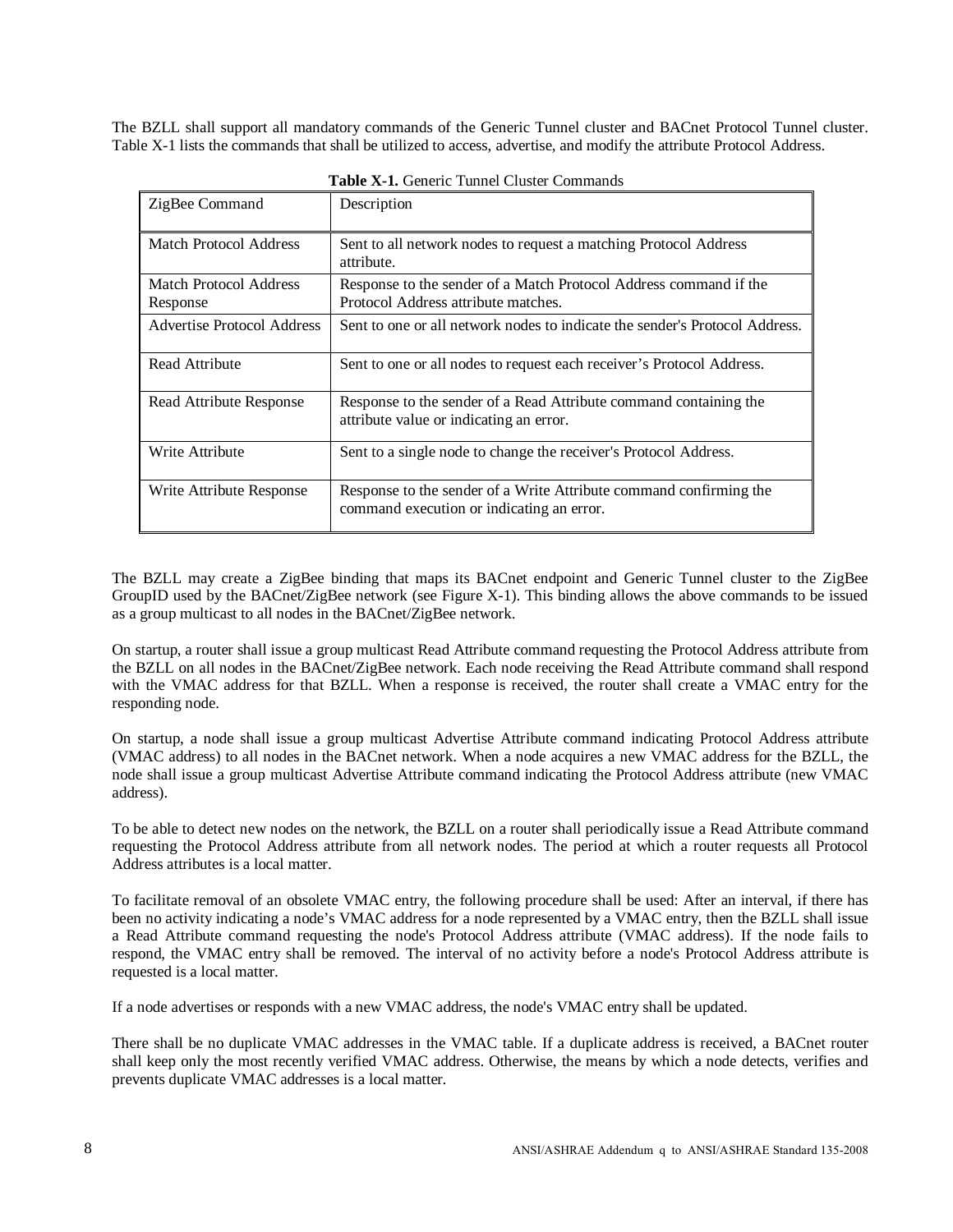Other than the requirements above, the means by which a node maintains a VMAC table is a local matter.

## **X.6.2 BZLL Transfer NPDU**

A BZLL on a node shall transfer BACnet NPDUs to a BZLL on another node using the APSDE-DATA primitives described in the *ZigBee Specification*. A BACnet NPDU shall be transferred as a ZigBee ASDU from an output BACnet Protocol Tunnel cluster to an input BACnet Protocol Tunnel cluster.

The ZigBee ASDU that is passed to the APSDE-DATA.request to transfer a BACnet NPDU shall be a ZigBee Cluster Library (ZCL) client to server frame as shown in Figure X-3.

| Frame Control                         | 1 octet  | X'01'                                                         |
|---------------------------------------|----------|---------------------------------------------------------------|
| <b>Transaction Sequence</b><br>Number | 1 octet  | X'00' to X'FF', incrementing with each new<br>request command |
| Command Identifier                    | 1 octet  | X'00' Transfer NPDU request command                           |
| Frame Payload                         | N octets | <b>BACnet NPDU</b>                                            |

**Figure X-3.** ZCL Frame as ZigBee ASDU with BACnet NPDU Payload.

A BACnet unicast NPDU shall be transferred using a ZigBee unicast by specifying the EUI64 and BACnet endpoint of the target as parameters of the APSDE-DATA.request.

A BACnet broadcast NPDU shall be transferred using the BACnet Protocol Tunnel cluster as a destination. The cluster and source endpoint will be used to resolve, through a ZigBee binding, to a ZigBee group.

## **X.6.3 BZLL Generic Tunnel Cluster Support**

The BZLL shall support the ZigBee Generic Tunnel cluster attributes described below.

#### **X.6.3.1 Maximum Incoming Transfer Size**

The Maximum Incoming Transfer Size attribute shall be the maximum ZigBee ASDU size, in octets, that may be received by the BZLL. This value is related to the maximum BACnet APDU size described in Clause X.8.

#### **X.6.3.2 Maximum Outgoing Transfer Size**

The Maximum Outgoing Transfer Size attribute shall be the maximum ZigBee ASDU size, in octets, that can be sent by the BZLL. This value is related to the maximum BACnet APDU size described in Clause X.8.

#### **X.6.3.3 Protocol Address**

The Protocol Address attribute shall be the VMAC address of the BZLL, which is the BACnet device instance.

## **X.7 Maximum Payload Size**

Each BACnet endpoint shall support a ZigBee ASDU size that includes the maximum BACnet APDU size plus the octets in the ZCL and BACnet NPDU headers. The ZigBee ASDU may be fragmented at the source node and reassembled at the destination node. The ZigBee stack options controlling fragmentation/reassembly and payload sizes will ultimately determine the maximum ZigBee APDU size and therefore shall be set accordingly.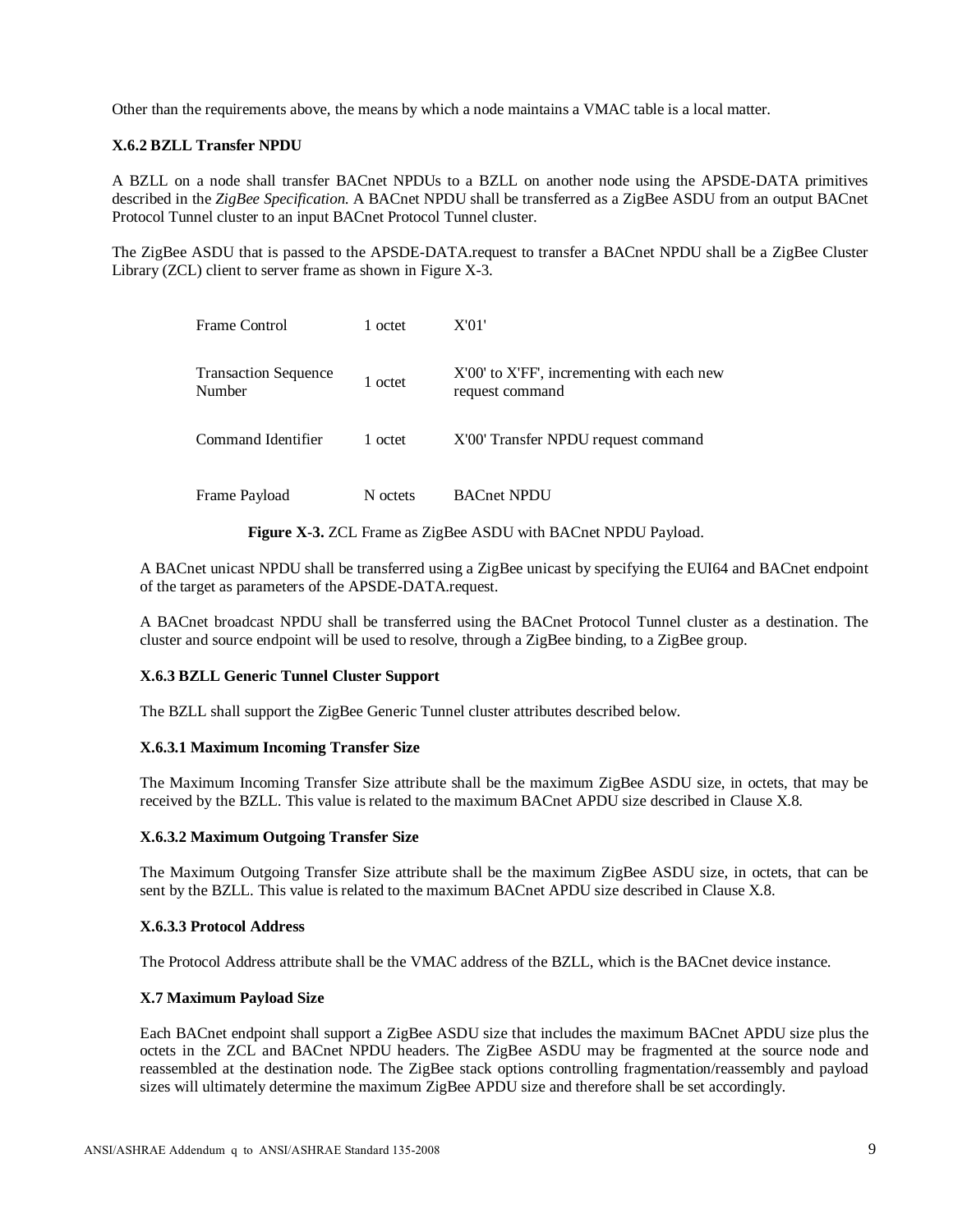# **X.8 Vendor Specific Commands**

The ZigBee Cluster Library frame specification defines a method for sending vendor specific commands. Use of these commands is a local matter.